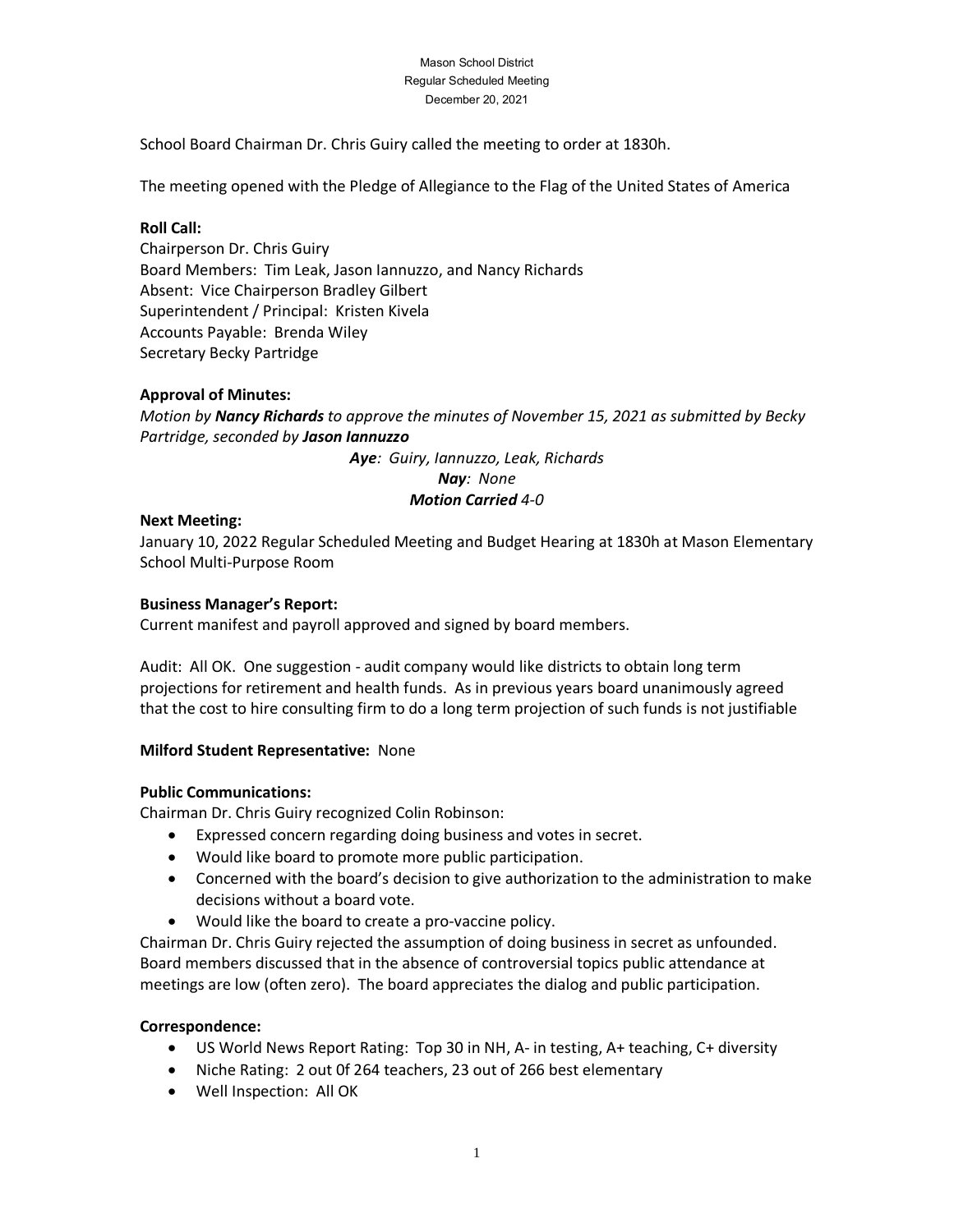#### Mason School District Regular Scheduled Meeting December20, 2021

### **Curriculum Updates:** None

### **Unfinished Business:** None

### **New Business:**

- 2022 / 2023 Draft Budget Highlights budget hearing Jan. 10. Regular Education down, medical insurance increase, General Education Para increase, SPED Tuition decrease, School Board expenses increase due to legal costs, food / milk increase, student support service (pre-K) decrease only because half salary reflected in SPED
- Warrant Articles SPED (\$20,000.00), Health insurance fund (\$30,000.00), Building Maintenance (\$10,000.00), Unexpected Tuition (\$25,000.00)
- Board Positions Two School Board Members (3 years) Treasurer (3 years)

## **Superintendent / Principal's Report:**

- Important Dates:  $23^{rd}-2^{nd}-V$ acation,  $10^{th}$  Budget Hearing and Meeting
- September 2021 Food Service Claim Breakfast \$1276.11, Lunch \$3341.75
- October 2021 Food Service Claim Breakfast \$1552.83, Lunch \$3661.24
- November 2021 Food Service Claim Breakfast \$1500.489, Lunch \$3256.76
- Covid Updates Before Thanksgiving 12 Students, 2 staff (Household Transmission no school clusters), Current – 1 staff
- Camera / Paging System Update: Motion via email due to time sensitive action to proceed with paging system upgrade along with security camera upgrade. *Yay – Guiry, Gilbert, Iannuzzo, Leak, Richards. Nay – None, Motion carried.* (copies of email vote available). Paging system up and running, cameras should be complete Wednesday. Final Report next meeting
- Dr. Chris Guiry suggests motion to reiterate the boards position on giving the Superintendent authorization on day to day scheduling and PPE actions based on most recent information

*Motion by Tim Leak to affirm the Superintendent's authorization to make decisions on day to day scheduling, learning, and PPE actions based on the most recent information without boards approval, seconded Nancy Richards*

> *Aye: Guiry, Iannuzzo, Leak, Richards Nay: None Motion Carried 4-0*

## **Committee Reports:** None

#### **Non-public**:

*Motion by Tim Leak to enter into nonpublic at 1925h for RSA 91 – A:3 II. (a) dismissal, promotion, or compensation of any public employee, seconded by Jason Iannuzzo Aye: Guiry, Iannuzzo, Leak, Richards Nay: None*

## *Motion Carried 4-0*

## **Roll Call**

Chairperson Dr. Chris Guiry Board Members: Tim Leak, Jason Iannuzzo, and Nancy Richards